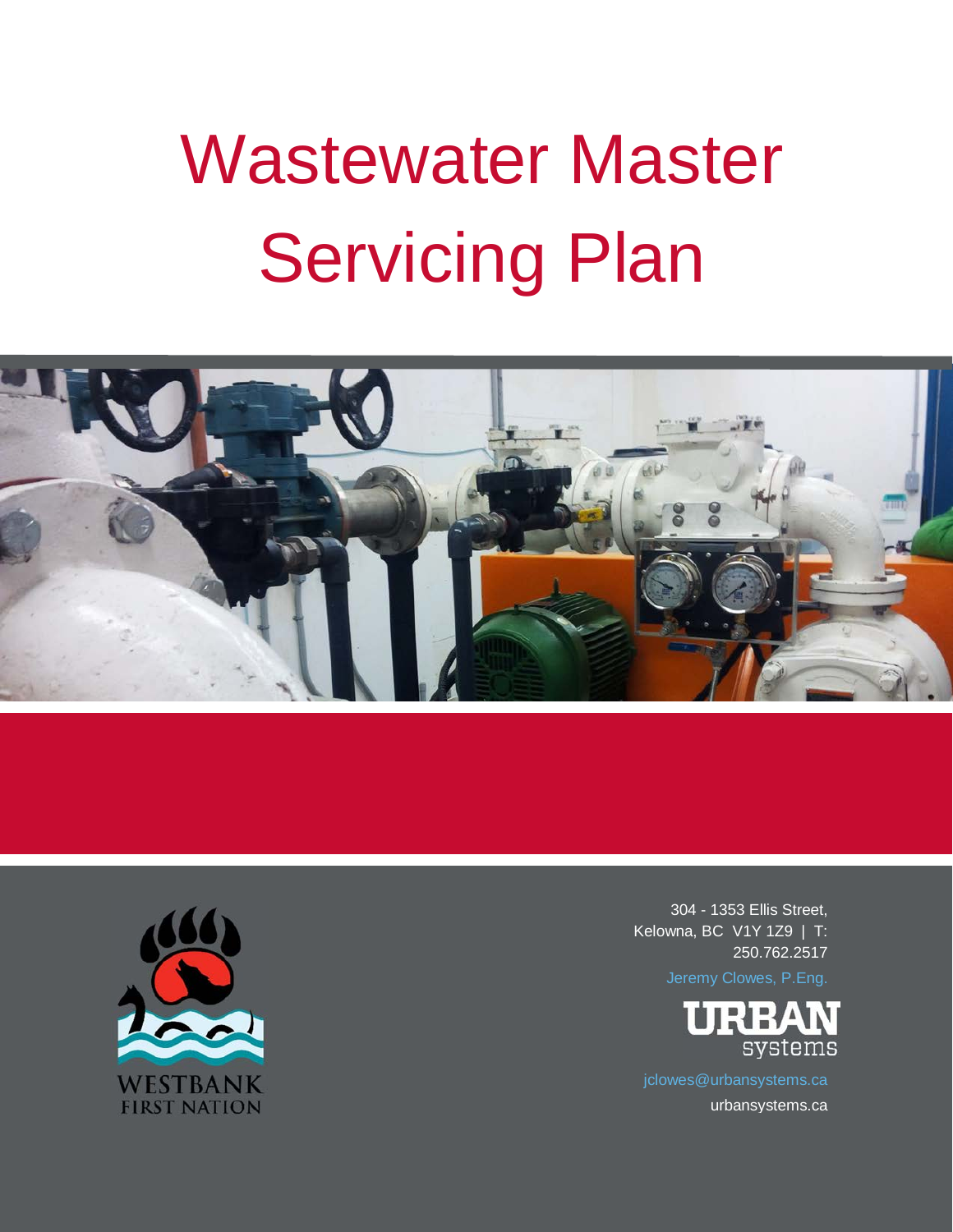# **TABLE OF CONTENTS**

| 1.0 |                                                         |
|-----|---------------------------------------------------------|
| 1.1 |                                                         |
| 1.2 |                                                         |
| 2.0 |                                                         |
| 2.1 |                                                         |
| 2.2 |                                                         |
| 2.3 |                                                         |
| 2.4 |                                                         |
| 3.0 | PROPOSED UPGRADES AND COSTS FOR CAPACITY DEFICIENCIES 4 |
| 3.1 |                                                         |
| 3.2 |                                                         |
| 4.0 |                                                         |
| 5.0 |                                                         |
| 6.0 |                                                         |
| 6.1 |                                                         |
| 6.2 |                                                         |
| 7.0 |                                                         |
| 7.1 |                                                         |
| 7.2 |                                                         |
| 7.3 |                                                         |
| 8.0 |                                                         |

# **APPENDICES**

- A. Technical Memo W/WW Design Criteria and Projected Growth\_Rev.2
- **B. Flow Allocation**
- C. Capacity Analysis Maps
- D. IR 10 Capacity Upgrades Map and Cost Estimates
- E. System Ownership Maps

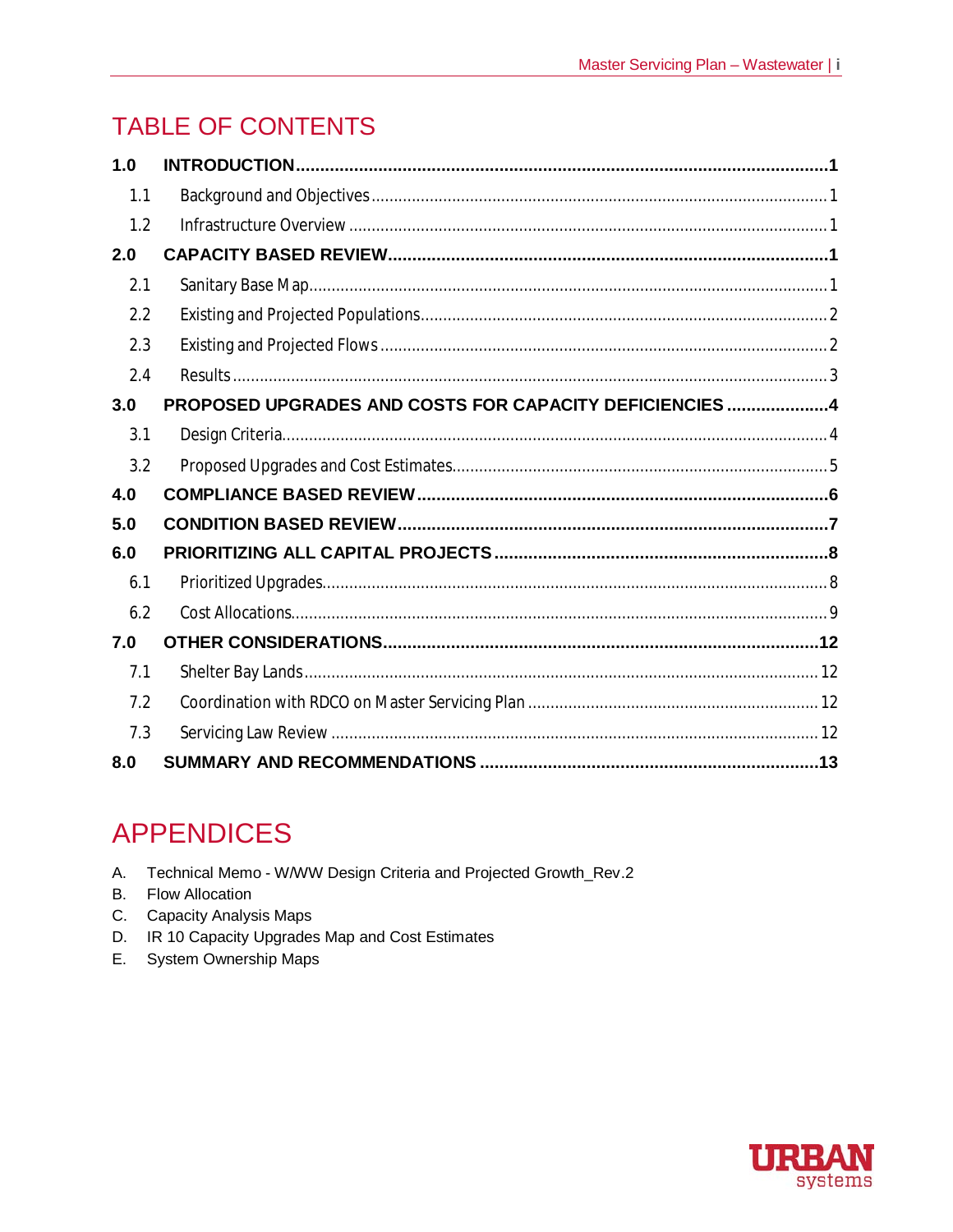# 1.0 INTRODUCTION

## 1.1 Background and Objectives

Urban Systems Ltd. (Urban) prepared a Wastewater Master Servicing Plan (MSP) for Westbank First Nation (WFN) in 2016/17. WFN lands are comprised of five reserves totaling 2161 hectares. Tsinstikeptum IR 9 and IR 10 are the main developed community reserves, boarding Okanagan Lake and West Kelowna. The Wastewater MSP was completed for IR 9 and IR 10. The key objectives of the plan were to:

- 4 Review growth scenarios and identify capacity deficiencies (for gravity mains, lift stations and forcemains) over a 50 year planning horizon,
- ▶ Support the asset management investment plan (AMIP),
- ▶ Identify costs, priority and schedule for upgrades to address condition, capacity and compliance based deficiencies, and,
- $\blacktriangleright$  Identify funding sources for proposed upgrades.

The growth driven upgrade needs that were identified will inform a planned update to WFNs Development Cost Charges (DCCs).

## 1.2 Infrastructure Overview

IR 9 and IR 10 each have their own sanitary collection system that discharges to Regional District of Central Okanagan (RDCO) trunkmains at various locations. Flow from both reserves is conveyed to the RDCO Westside Regional Waste Water Treatment Plant located on Gellatly Road in West Kelowna. Each reserve has both WFN and privately owned infrastructure.

IR 9 includes approximately 17 km of sanitary gravity mains, 120 m of forcemains and 1 lift station that are owned by WFN. IR 9 gravity pipe sizes range from 100 mm to 450 mm.

IR 10 includes approximately 12 km of sanitary gravity mains, 4.78 km of forcemains (pumped and gravity/siphon) and 2 lift stations that are owned by WFN. IR 10 gravity pipe sizes range from 150 mm to 450 mm. Note that IR 10 also includes a WFN owned 103  $m<sup>3</sup>$  dosing chamber to maintain cleansing velocities through the 250 mm siphon that parallels Highway 97 and connects to the RDCO trunkmain on Campbell Road.

RDCO is contracted by WFN to operate and maintain their sanitary infrastructure. In addition, WFN pays a service fee to the RDCO to convey and treat their wastewater.

# 2.0 CAPACITY BASED REVIEW

This section of the report summarizes the methodology and results for the capacity analysis.

## 2.1 Sanitary Base Map

An extensive update to the sanitary GIS base maps was completed at the onset of the project. The update involved adding pipes that were constructed since the base map was last updated and adding pipe invert elevations to the base map data. Refer to **Appendix E** for maps of the existing collection systems for IR 9 and IR 10.

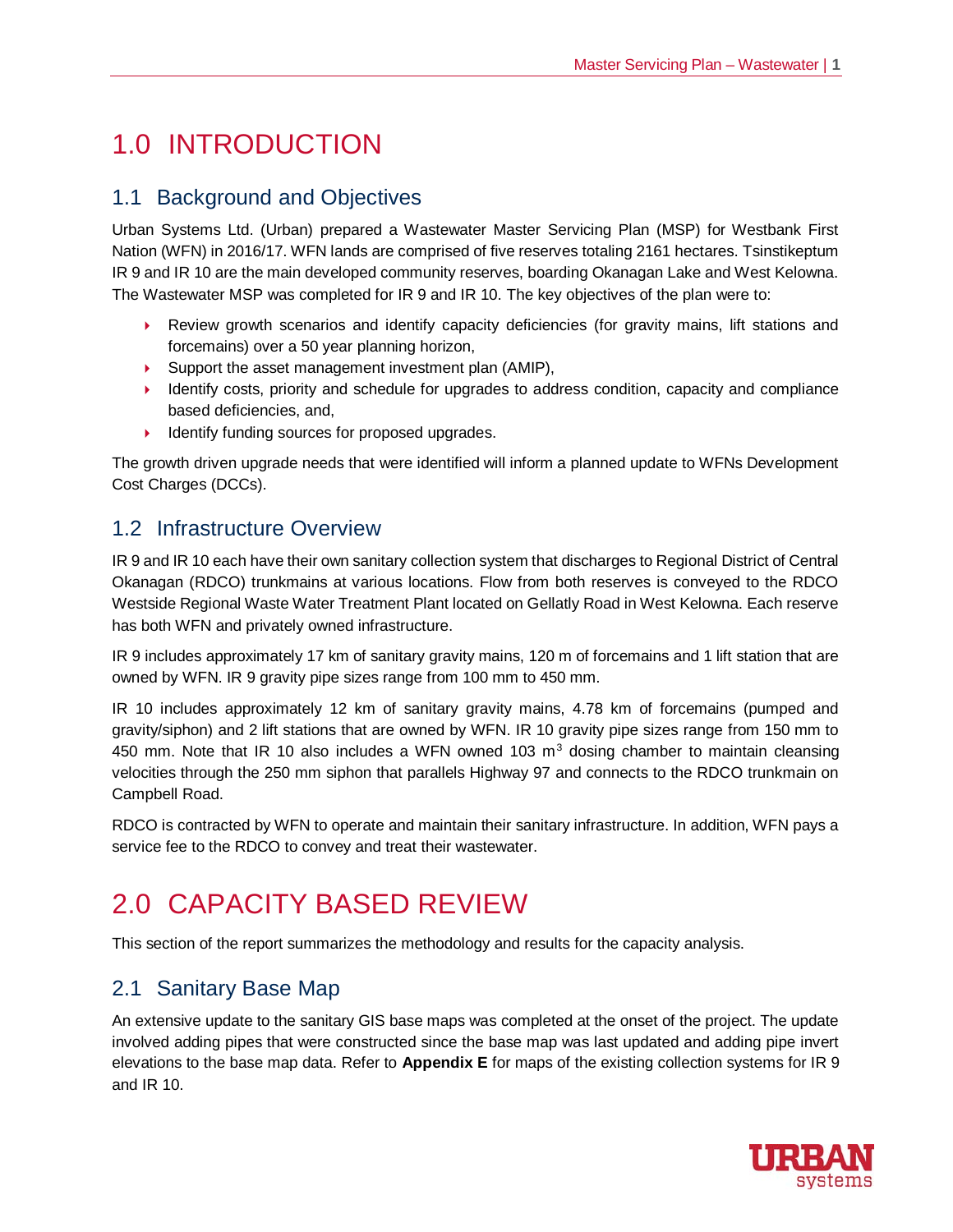## 2.2 Existing and Projected Populations

The existing population and projected populations for three growth scenarios were reviewed. See summary of existing and projected populations in the table below. The table includes equivalent populations for Institutional, commercial, and industrial lands (ICI). Refer to **Appendix A** for more detailed information on the population projections.

| Location        | <b>Year</b> | <b>Residential</b><br><b>Population</b> | <b>ICI Equivalent</b><br><b>Population</b> | <b>Total Equivalent</b><br><b>Population</b> |
|-----------------|-------------|-----------------------------------------|--------------------------------------------|----------------------------------------------|
| IR <sub>9</sub> | 2016        | 7,906                                   | 5,621                                      | 13,257                                       |
| IR <sub>9</sub> | 2026        | 9,190                                   | 7,868                                      | 17,058                                       |
| IR 9            | 2036        | 11,014                                  | 8,589                                      | 19,603                                       |
| IR <sub>9</sub> | 2066        | 15.574                                  | 8,859                                      | 24,163                                       |
| <b>IR 10</b>    | 2016        | 1.613                                   | 642                                        | 2,255                                        |
| <b>IR 10</b>    | 2026        | 4,253                                   | 2,976                                      | 7,229                                        |
| IR 10           | 2036        | 7,373                                   | 3,565                                      | 10,938                                       |
| <b>IR 10</b>    | 2066        | 15,173                                  | 3,565                                      | 18,738                                       |

**Table 2.1 – Equivalent Populations**

## 2.3 Existing and Projected Flows

Appendix A contains detailed information on the methodology used to establish sanitary flow values. The following summarizes the key criteria identified in **Appendix A**:

- $\blacktriangleright$  Average dry weather flow (ADWF) of 350 l/d/c for existing population and 280 l/d/c for growth was used. Lower per capita flows are expected for growth due to a decrease in water consumption.
- ▶ 70% of the Harmon peaking factor was applied to the ADWF
- 4 Infiltration and inflow (I/I) allowance of 5,000 L/d/ha and 10,000 L/d/ha was used for new and old pipes, respectively. Pipes installed over 40 years ago or longer were considered old for the purposes of determining the I/I allowance in each scenario.

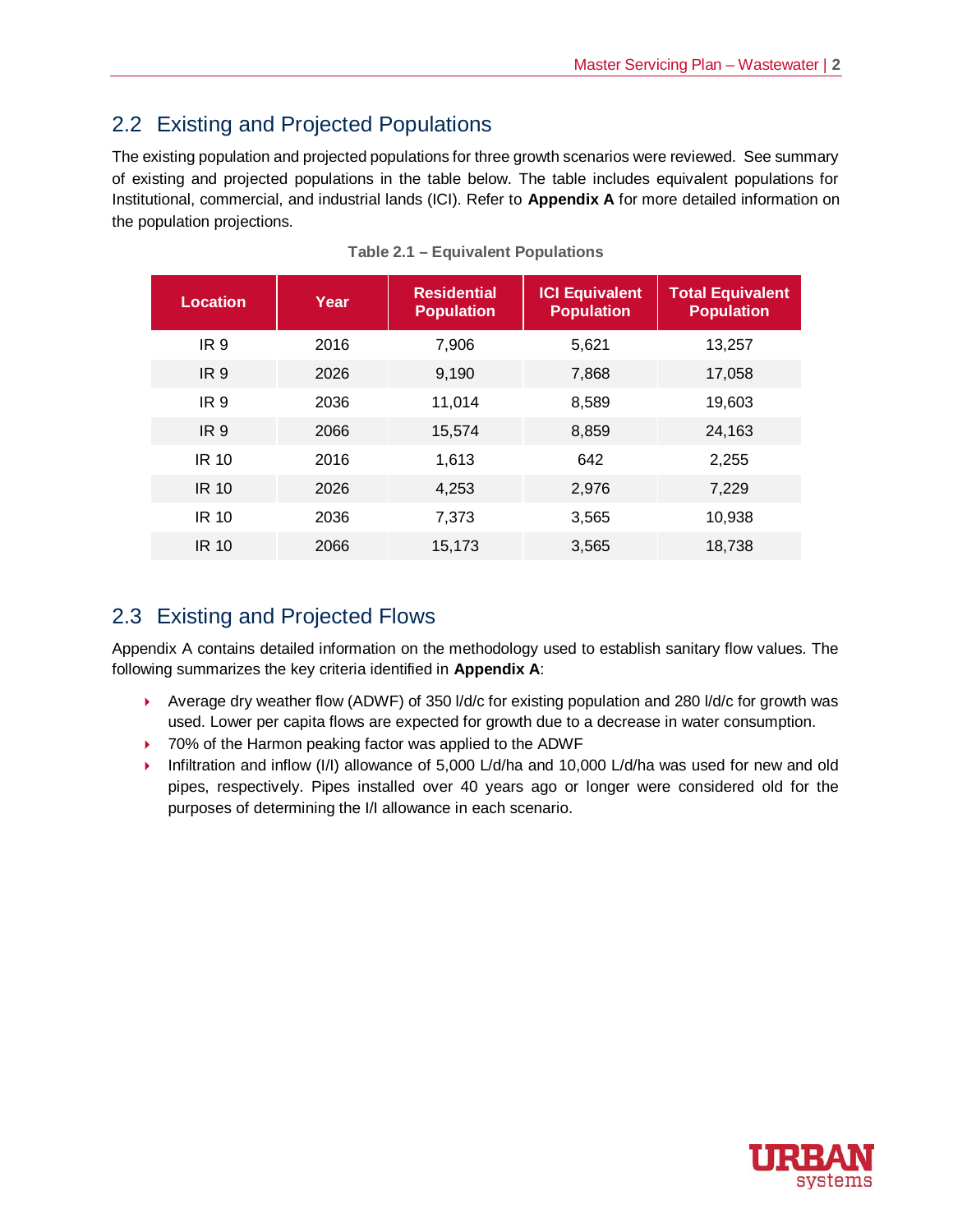| <b>Location</b> | Year | <b>ADWF</b><br>(1/s) | <b>Peak Dry Weather</b><br>$Flow (PDWF) =$<br><b>ADWF * Peaking</b><br>Factor (I/s) | $\mathbf{v}$<br><b>Allowance</b><br>(1/s) | <b>Peak Wet Weather</b><br>$Flow (PWWF) =$<br>$PDWF + I/I (I/s)$ |
|-----------------|------|----------------------|-------------------------------------------------------------------------------------|-------------------------------------------|------------------------------------------------------------------|
| IR 9            | 2016 | 55                   | 109                                                                                 | 28                                        | 137                                                              |
| IR <sub>9</sub> | 2026 | 66                   | 127                                                                                 | 38                                        | 165                                                              |
| IR <sub>9</sub> | 2036 | 74                   | 139                                                                                 | 66                                        | 205                                                              |
| IR <sub>9</sub> | 2066 | 89                   | 161                                                                                 | 76                                        | 237                                                              |
| <b>IR 10</b>    | 2016 | 9                    | 23                                                                                  | 8                                         | 31                                                               |
| <b>IR 10</b>    | 2026 | 25                   | 55                                                                                  | 18                                        | 73                                                               |
| <b>IR 10</b>    | 2036 | 37                   | 76                                                                                  | 26                                        | 102                                                              |
| <b>IR 10</b>    | 2066 | 63                   | 118                                                                                 | 36                                        | 154                                                              |

The next table identifies the overall existing and projected flows for IR 9 and IR 10.

**Table 2.2 – Overall Existing and Projected Flows for IR 9 and IR 10**

The flows were allocated throughout IR 9 and IR 10 as documented in Appendix B. Note that the sum of the flows in **Appendix B** is higher than the total Peak Wet Weather Flow (PWWF) shown in the above table. This is because the above table uses a lower Harmon peaking factor when the overall IR 9 or IR 10 is reviewed when compared to calculating flows for each sub-catchment that have smaller populations.

## 2.4 Results

The capacity of the IR 9 and IR 10 collection systems were reviewed after the GIS base was updated and flows were calculated and allocated throughout each collection system. Manning's Equation was used to estimate the capacity of the gravity mains. It is noted that this method is conservative in nature and further analysis can be completed utilizing modeling software that allows for dynamic simulations prior to proceeding with upgrades identified later in this report. It is expected that the modelling results will yield lower peak flow rates and allow WFN to minimize upgrade costs.

No capacity deficiencies were found in IR 9 for any of the scenarios that were reviewed.

Two capacity deficiencies were identified in IR 10. Both deficiencies were triggered under the 2026 growth scenario that included:

- ▶ Ferry Wharf Road Lift Station
- ▶ Dosing Chamber and Siphon

While no gravity main deficiencies were found, it is recommended that WFN monitor growth to confirm the assumptions made in this plan remain accurate (if not update the plan) and complete temporary flow monitoring to verify actual flow rates prior to allowing significant developments to tie into the existing collection system.

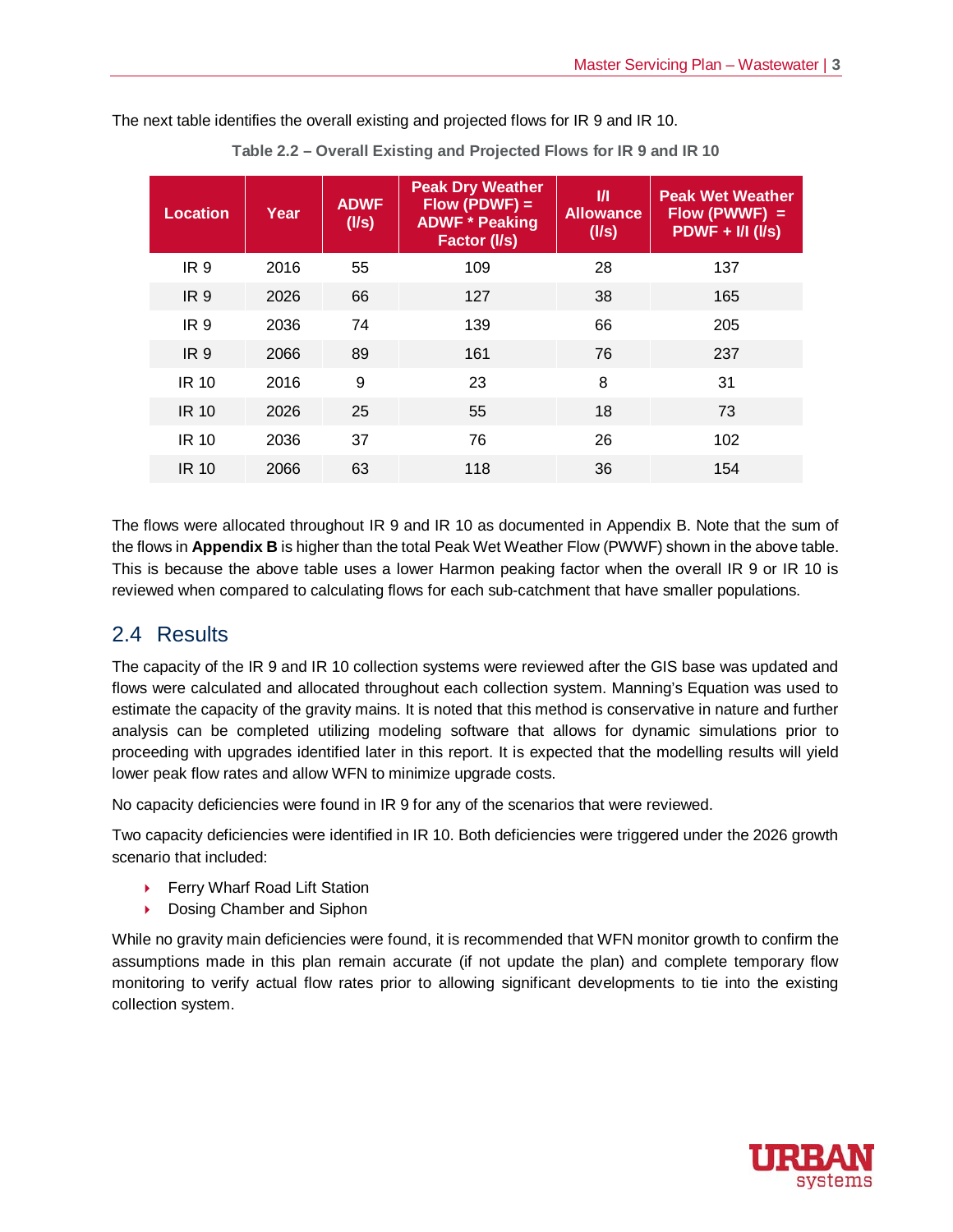# 3.0 PROPOSED UPGRADES AND COSTS FOR CAPACITY DEFICIENCIES

This section summarizes criteria used to size upgrades and identifies proposed upgrades to address capacity based deficiencies.

## 3.1 Design Criteria

WFN Subdivision, Development and Servicing Law (Servicing Law) was followed for sizing proposed upgrades. Criteria for gravity mains, lift stations and forcemains and other facilities are provided below.

#### **Gravity Mains**

No gravity main deficiencies were found as previously noted. Sizing criteria from the Servicing Law has been included for reference only.

| Criteria          | Parameter Value                            |
|-------------------|--------------------------------------------|
| Sizing Scenario   | <b>2066 PWWF</b>                           |
| d/D ratio at PWWF | 0.66 < d/D < 0.75                          |
| Minimum Velocity  | $0.6$ m/s                                  |
| Material          | <b>PVC</b>                                 |
| Manning n         | 0.011                                      |
| Minimum Diameter  | Residential = $200$ mm                     |
|                   | $ CI  = 250$ mm                            |
| Slope             | Assume same slope as existing gravity main |

#### **Lift Stations**

Lift station upgrades are sized to accommodate growth for a 20 year period which is consistent with the expected service life of mechanical and electrical components.

#### **Forcemains and Siphons**

Proposed upgrades to forcemains and siphons were sized using the Hazen Williams Equation. A friction factor or C value of 120 was used. A minimum cleansing velocity of 1.0 m/s and a maximum velocity of 3.5 m/s were used. One exception to this was the Ferry Wharf forcemain which utilized a minimum cleansing velocity of 0.6 m/s as previously agreed to by WFN staff and identified in the report prepared by CTQ that is titled "Ferry Wharf Road Lift Station (SLS-1) Preliminary Design Brief", dated May 18, 2011.

#### **Dosing Chamber**

IR 10 contains a dosing chamber that fills with wastewater flows and then discharges to a siphon when full. The wasterwater is released into the siphon at flow rates that ensure solids do not settle out in the pipe. The dosing chamber was sized to store twice the volume of the siphon pipe. This same sizing methodology was used for the proposed siphon upgrade.

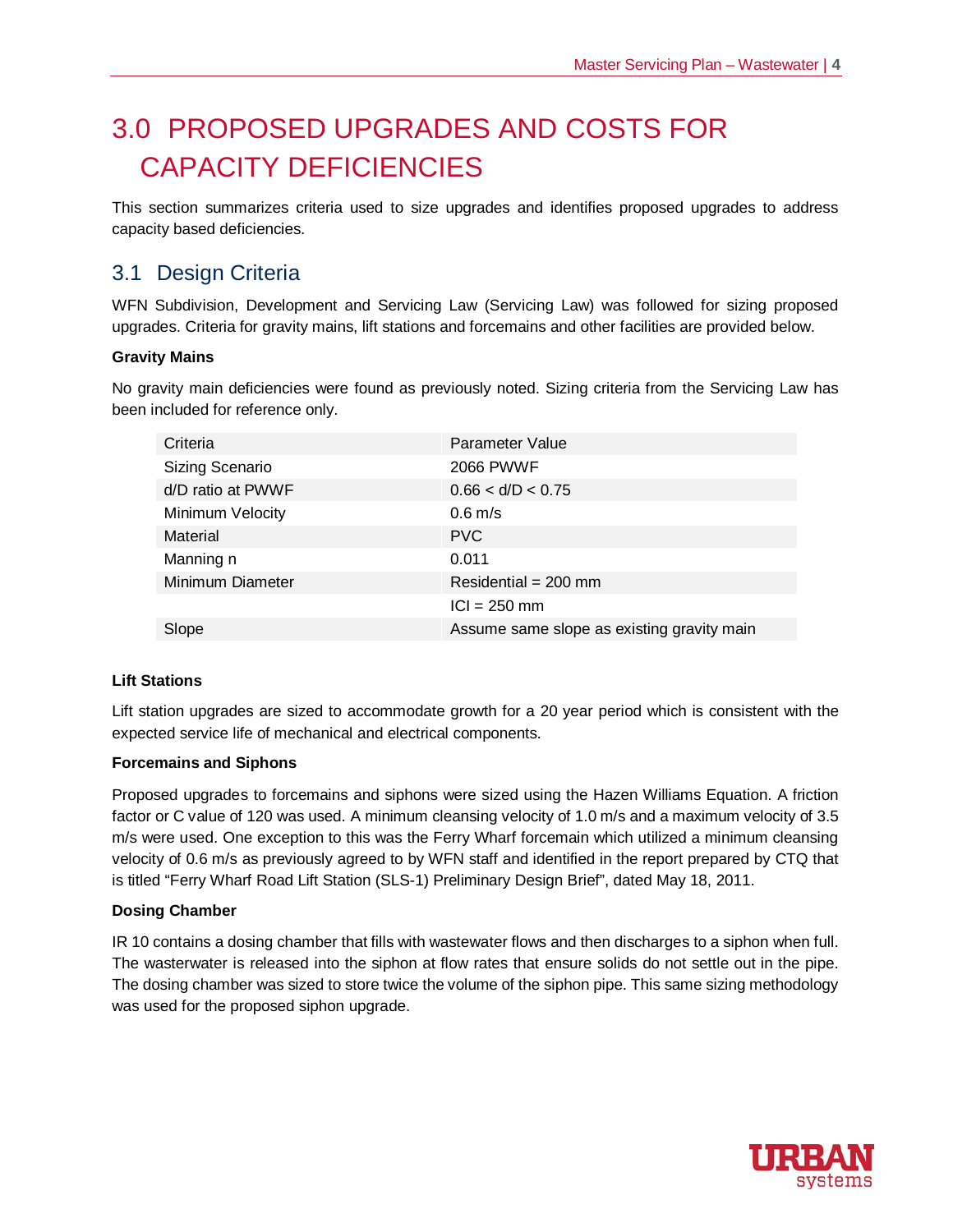# 3.2 Proposed Upgrades and Cost Estimates

The proposed upgrades are shown in Figure 3 included in **Appendix D**. Detailed Class D cost estimates are also included in **Appendix D**.

#### **Ferry Wharf Road Lift Station**

The concept for upgrading this lift station is outlined in a report prepared by CTQ that is titled "Ferry Wharf Road Lift Station (SLS-1) Preliminary Design Brief" and dated May 18, 2011. The Ferry Wharf Road Lift Station (Ferry Wharf LS) pumps from a site adjacent to Okanagan Lake (elev. 339.65 m) to a gravity main (elev. 398.8 m) upstream of the dosing chamber. The proposed upgrade will involve adding a third pump to the existing building, installing a 250 mm forcemain and abandoning the existing 150 mm forcemain. It is proposed that the forcemain be upsized as the larger pipe will decrease the pumping head by approximately 50% due to excessive friction losses.

The existing lift station has a capacity of 28 l/s and the upgrade will increase the station capacity to 56 L/s (equivalent to the 2046 growth scenario).

As alternative to the planned upgrade approach for the Ferry Wharf LS, it is recommended that WFN consider having the Ferry Wharf LS pump to another lift station that is located near the mid-point elevation between the Ferry Wharf LS and the gravity main it pumps to (referred to as the "Two Lift Station Option"). This approach would limit the pumping head of the Ferry Wharf LS, reduce energy costs, and potentially delay upgrade needs. It is recommended that WFN explore this option during the predesign of the Ferry Wharf LS.

The estimated cost for the Ferry Wharf LS upgrade is estimated to be \$2.62M (in 2024 dollars and including 50% for contingency and engineering). This estimate allows for implementing the Two Lift Station Option which includes upgrading the Ferry Wharf LS, addition of a second packaged lift station and upgrading the forcemain. Land acquisition costs are not included.

#### **Dosing Chamber and Main Siphon**

The dosing chamber upgrade will involve expanding storage to ensure a minimum cleansing velocity within the siphon is maintained. The existing tank has a storage capacity of approx. 103 m<sup>3</sup> and the siphon has a capacity of 50 l/s. It is proposed that up to 200  $m<sup>3</sup>$  storage be added and the siphon be twinned with another 400 mm main. The combined capacity of the proposed 400 mm and existing 250 mm siphon is approx. 200 L/s. Detailed modeling is recommended to verify storage requirements and the proposed pipe size. The storage requirements will be significantly higher if the future PWWF must be attenuated. It is recommended that WFN review design approach for the dosing chamber and siphon with RDCO and confirm the capacity of the downstream RDCO trunkmain.

The estimated cost for the dosing chamber and siphon upgrade is estimated to be \$2.65M (in 2019 dollars and including 50% for contingency and engineering) based on above assumptions. The cost estimate allows for expanding the dosing chamber storage tank and building, providing odour control and twinning the existing siphon with a 400 mm pipe. Land acquisition costs are not included.

#### **Alexandria Siphon**

The Alexandria Siphon is located in IR 10 and has required frequent flushing to prevent solids buildup and minimize odours. This upgrade is not required strictly to address a capacity issue but is required to deal

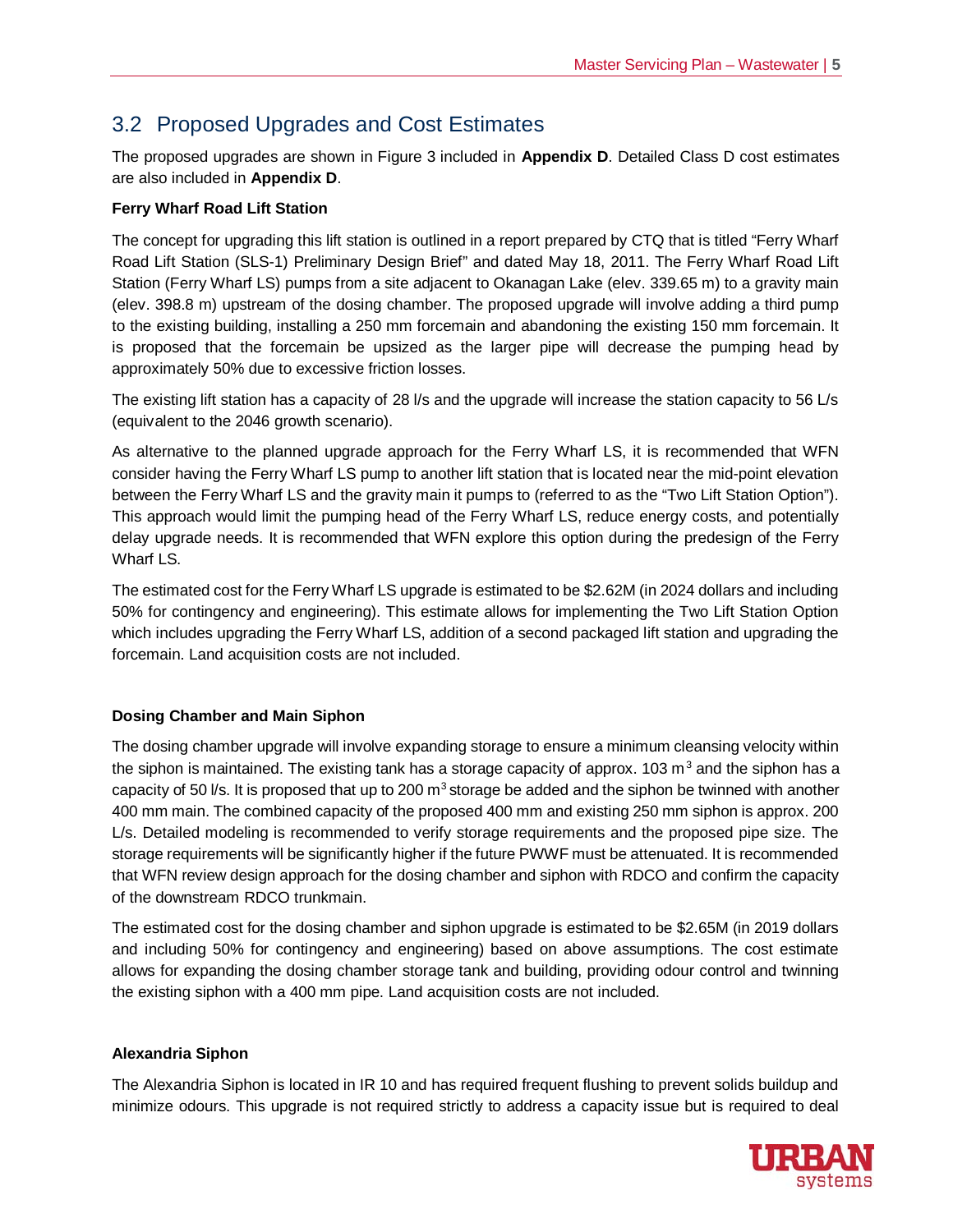with operational challenges. WFN reports that they spend \$15,000 to \$20,000 annually to flush the Alexandria siphon. WFN has had a design completed to improve the siphon operation and has scheduled this upgrade to be constructed by 2019. The estimated cost for this siphon upgrade is \$175,000 (including contingency and engineering, estimate prepared by others).

# 4.0 COMPLIANCE BASED REVIEW

The compliance based review considered redundancy and standby power for lift stations and risks for surcharging in critical trunkmains that could cause property and/or environmental damage.

The lift station review is summarized in the table below.

| <b>Lift Station</b> | <b>Adequate</b><br><b>Redundancy?</b> | <b>Onsite Standby</b><br>Power? |
|---------------------|---------------------------------------|---------------------------------|
| Elk Road            | Yes                                   | No                              |
| Westside Road       | Yes                                   | Yes                             |
| Ferry Wharf Road    | Yes                                   | Yes                             |

**Table 4.1 – Lift Station Review**

Per the above table, the Elk Road lift station does not have standby power. WFN staff noted that their preference is to have a generator installed at the Elk Road station rather than using portable genset. Staff also noted concerns with the pumps continuously clogging and guide rails being too short at the Elk Road station. It is estimated to cost \$155,000 (in 2021 dollars and including 50% for contingency and engineering) to address these items. The upgrade is based on replacing pumps with another style that is more capable of handling solids (e.g., chopper, vortex) and installing a pad mounted genset with an enclosure. The upgrade is recommended to be completed within five years to eliminate these operation and maintenance issues. It is also recommended that WFN review if it is feasible to eliminate the lift station by extending a gravity sewer prior to upgrading the station.

No capacity deficiencies were found with the existing gravity mains. As such, no compliance based upgrades are identified for trunkmains.

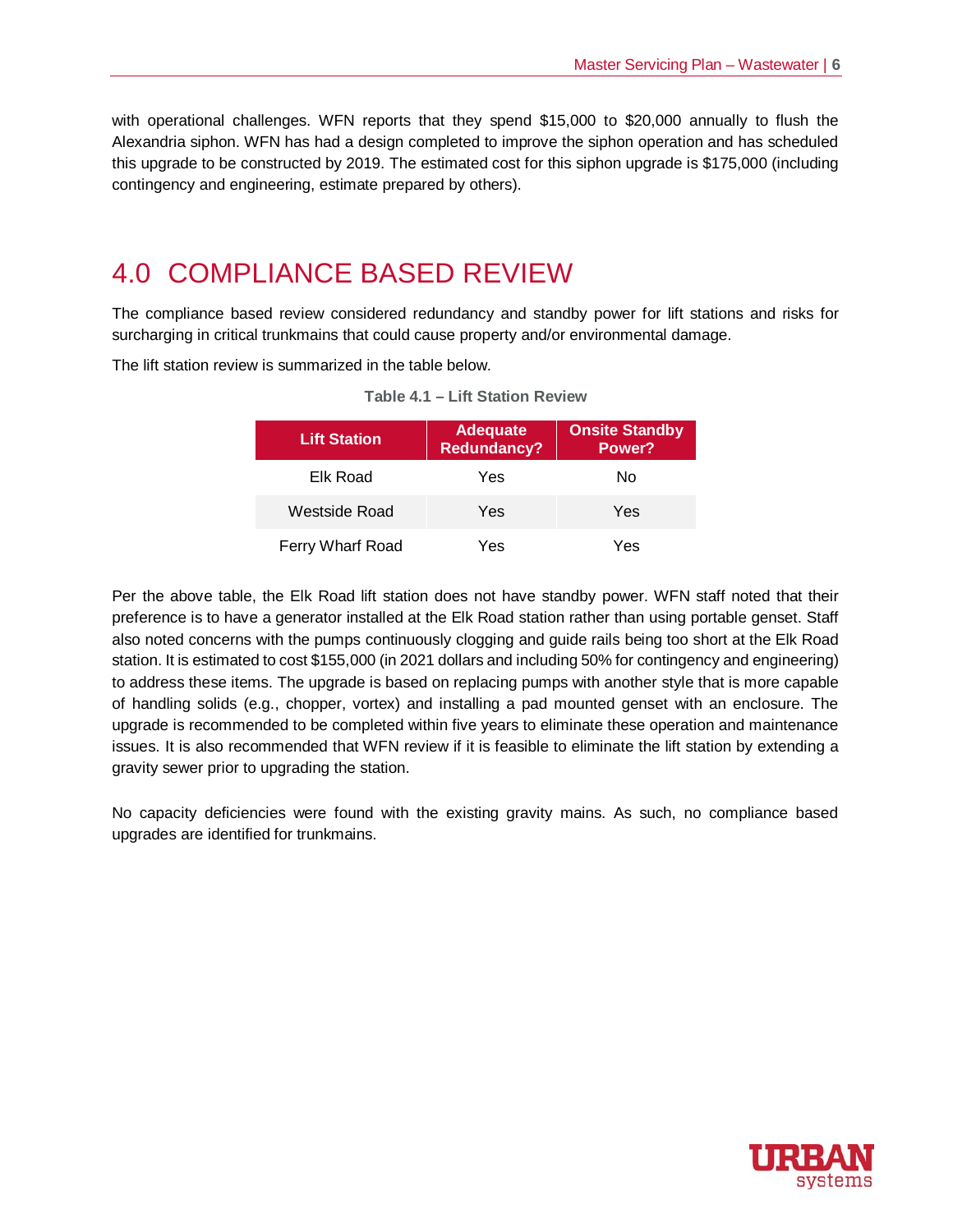# 5.0 CONDITION BASED REVIEW

An Asset Management Investment Plan (AMIP) was prepared for WFN by Urban in 2016/17. The condition or age based review was completed as part of the AMIP. Over a 20 year planning horizon the following was identified:

| <b>Table 5.1 - Condition Based Upgrades</b> |  |  |  |  |
|---------------------------------------------|--|--|--|--|
|---------------------------------------------|--|--|--|--|

| <b>Trigger Year</b> | <b>Asset</b>                      | <b>Description of Work</b>                                                                    |
|---------------------|-----------------------------------|-----------------------------------------------------------------------------------------------|
| 2030                | <b>Westside Road Lift Station</b> | Replace process mechanical,<br>electrical, instrumentation and<br>HVAC mechanical components. |

The AMIP identified a cost of \$473,800 (in 2017 dollars) for the Westside Road Lift Station project which equates to a cost of \$615,000 (in 2030 dollars and including a 30% for contingency and engineering). It is noted that no gravity mains require replacement within the next 20 years based on age as the 60 to 80 year expected service life (varies based on material) is not exceeded by any pipes. In addition, the AMIP recommends \$50,000 per year be invested into wastewater infrastructure renewal or transferred into reserves for future renewal.

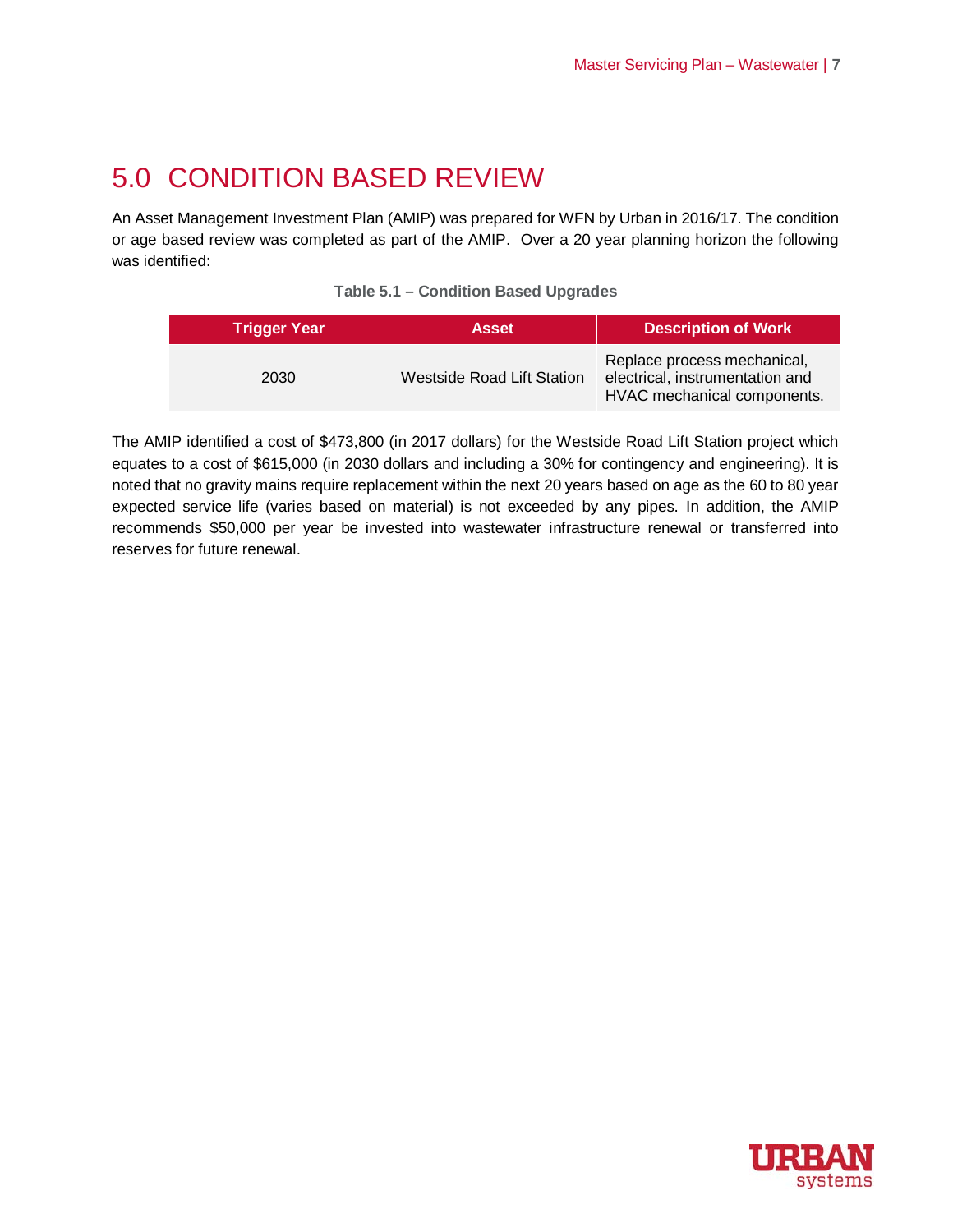# 6.0 PRIORITIZING ALL CAPITAL PROJECTS

# 6.1 Prioritized Upgrades

The table below prioritizes the five upgrades previously identified. It is recommended that WFN monitor flow conditions and development to verify timing needs for the two capacity driven upgrade projects (Dosing Chamber and Siphon and Ferry Wharf Lift Station).

| <b>Project</b> | <b>Priority</b><br><b>Ranking</b> | <b>Project</b><br><b>Name</b>                        | <b>Existing</b><br><b>PWWF</b><br>(L/s) | <b>Existing</b><br><b>Capacity</b><br>(L/s) | <b>Upgraded</b><br><b>Capacity</b><br>(L/s) | <b>Description of</b><br><b>Work</b>                                                                         | <b>Trigger</b><br>Year | <b>Class D</b><br><b>Cost</b><br>Estimate <sup>2</sup> |
|----------------|-----------------------------------|------------------------------------------------------|-----------------------------------------|---------------------------------------------|---------------------------------------------|--------------------------------------------------------------------------------------------------------------|------------------------|--------------------------------------------------------|
| WW-10-01       | 1.                                | Dosing<br>Chamber and<br>Siphon                      | 32                                      | 50                                          | 185 (2066)<br>growth<br>scenario)           | Add 200 $\mathrm{m}^3$ of<br>storage and<br>twin siphon<br>with 400 mm<br>pipe.                              | 20191                  | \$2,650,000                                            |
| WW-10-02       | 2.                                | Alexandria<br>Siphon                                 | $\_5$                                   | $\_5$                                       | n/a <sup>3</sup>                            | Upgrade to<br>prevent buildup<br>of solids                                                                   | 2019                   | \$175,000                                              |
| WW-9-03        | 3.                                | Elk Road Lift<br><b>Station</b>                      | 1.9                                     | 3.9                                         | n/a <sup>3</sup>                            | Add standby<br>power and<br>replace guide<br>rails                                                           | 2021                   | \$155,000                                              |
| WW-10-04       | 4.                                | Ferry Wharf<br>Road Lift<br>Station and<br>Forcemain | 7.3                                     | 28                                          | 56 (2046)<br>growth<br>scenario)            | Add third<br>pump, install<br>250 mm<br>forcemain and<br>abandon<br>existing 150<br>mm forcemain.            | 20241                  | \$2,620,000                                            |
| WW-10-05       | 5.                                | Westside<br>Road Lift<br><b>Station</b>              | 10                                      | 32                                          | n/a <sup>4</sup>                            | Replace<br>process<br>mechanical,<br>electrical,<br>instrumentation<br>and HVAC<br>mechanical<br>components. | 2030                   | \$615,000                                              |

#### **Table 6.1 – Prioritized Upgrades**

Notes:

- 1. Based on linear interpolation of flows from 2016 to 2026.
- 2. Cost estimates include escalation allowance at 2% per year from 2017 to the trigger year.
- 3. Upgrade to eliminate operation and maintenance issues.
- 4. Upgrade to replace equipment at the end of its service life.
- 5. Capacity and maintenance issues reviewed separately and prior to the Wastewater MSP. Flows through the Alexandria siphon are not expected to increase significantly as potential for upstream growth is limited.

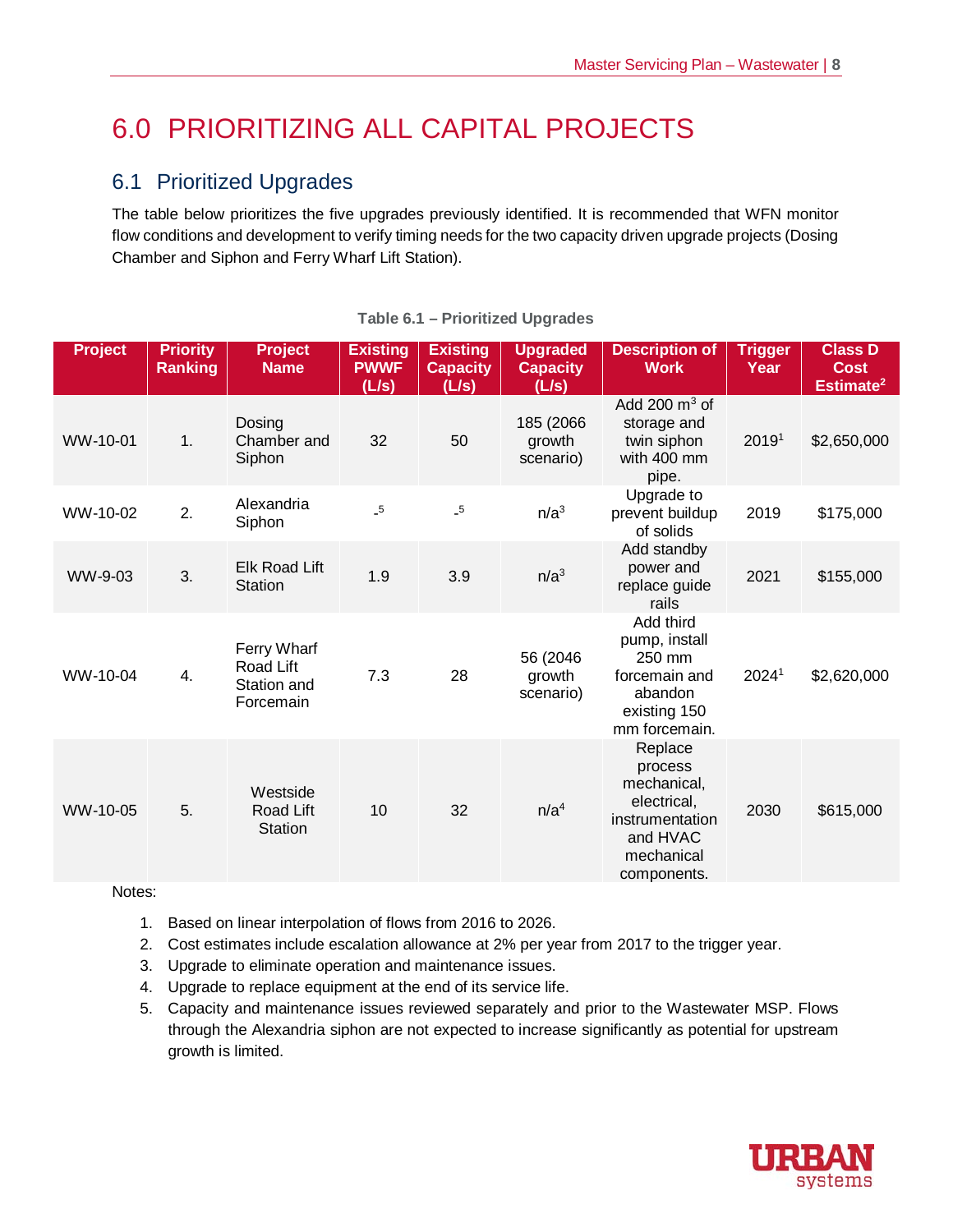## 6.2 Cost Allocations

The table below identifies the cost allocation for the recommended projects. Projects that are required to increase capacity to accommodate growth have been fully allocated to growth. Projects that are required to address operational issues or renew infrastructure have been fully allocated to existing users.

| <b>Project</b>                                    | <b>Class D</b><br>Cost<br>Estimate <sup>1</sup> | <b>Benefit to</b><br><b>Existing</b><br>Users <sup>2</sup> | <b>Attributable to</b><br>Growth <sup>3</sup> |
|---------------------------------------------------|-------------------------------------------------|------------------------------------------------------------|-----------------------------------------------|
| Dosing<br>Chamber and<br>Siphon                   | \$2,650,000                                     | $0\%$                                                      | 100%                                          |
| Alexandria<br>Siphon                              | \$175,000                                       | 100%                                                       | 0%                                            |
| <b>Elk Road Lift</b><br>Station                   | \$155,000                                       | 100%                                                       | 0%                                            |
| Ferry Wharf<br>Road Lift Station<br>and Forcemain | \$2,262,000                                     | 0%                                                         | 100%                                          |
| Westside Road<br>Lift Station                     | \$615,000                                       | 100%                                                       | $0\%$                                         |

**Table 6.2 – Cost Allocation**

Notes:

- 1. Cost estimates include escalation allowance at 2% per year from 2017 to the trigger year.
- 2. Funding to come from WFN wastewater rates or other sources.
- 3. Funding to come from DCCs or other fees charged to growth.

The images below show each of the facilities that are to be upgraded.

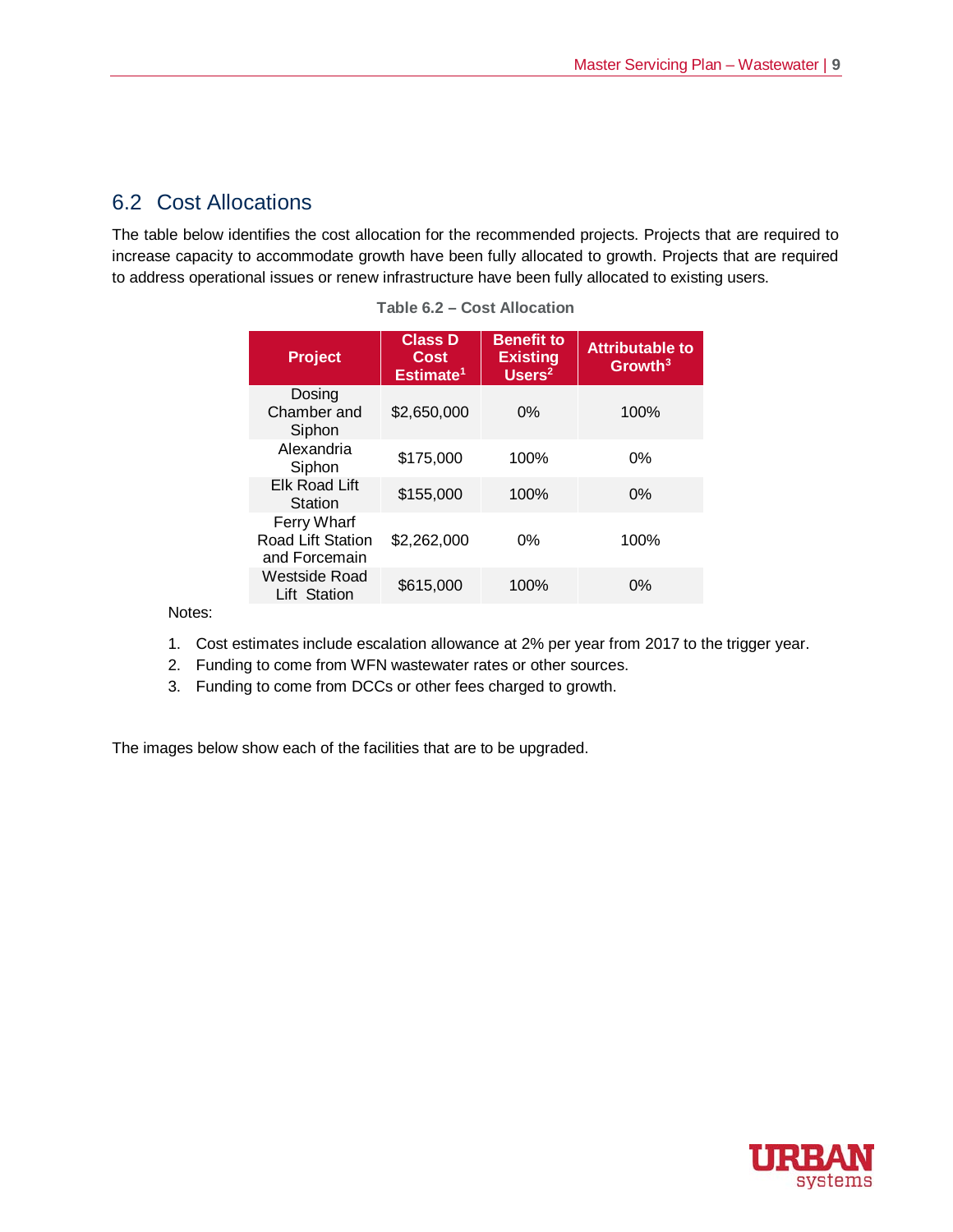## **Dosing Chamber**



**Elk Road Lift Station**



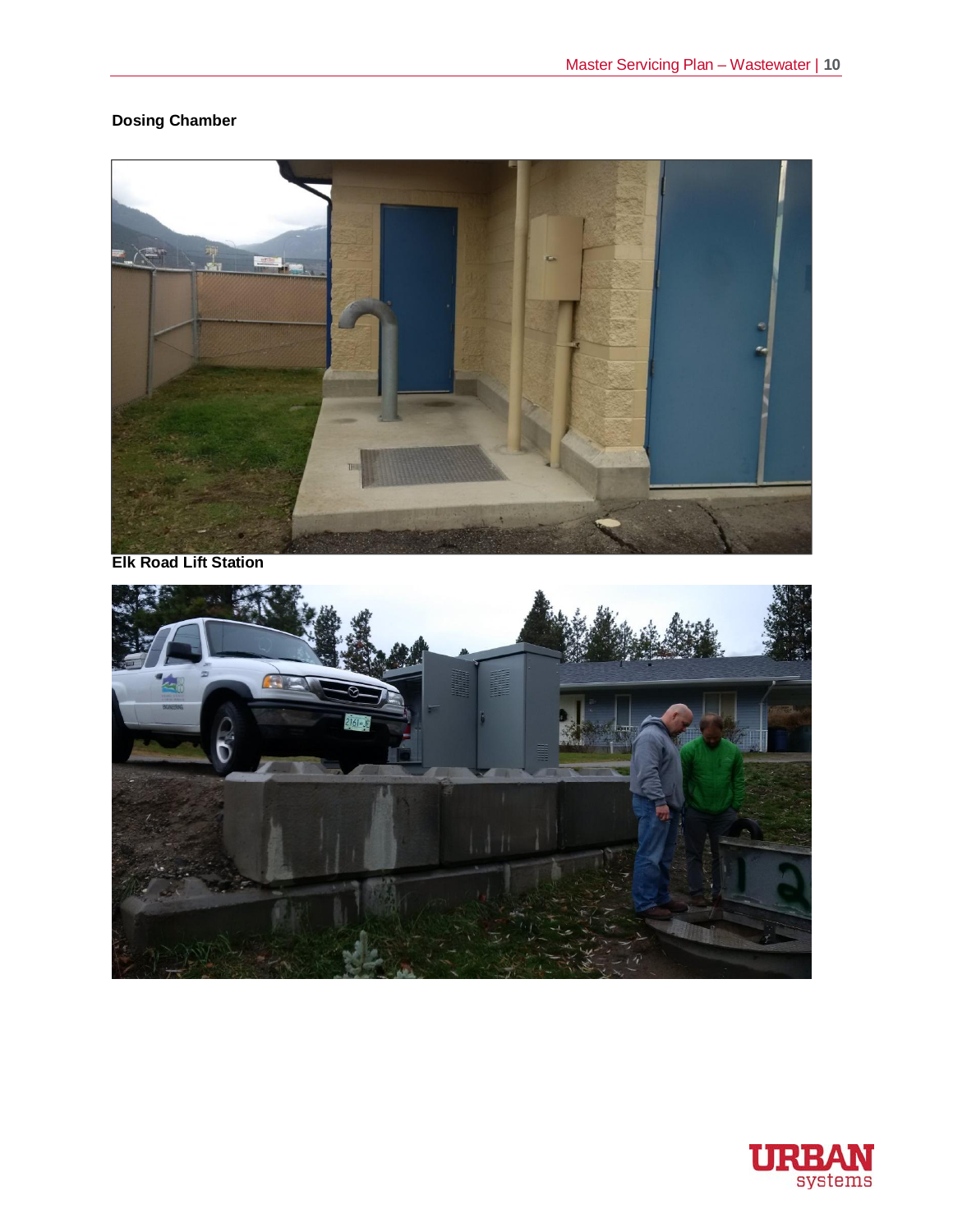## **Ferry Wharf Road Lift Station**



**Westside Road Lift Station**



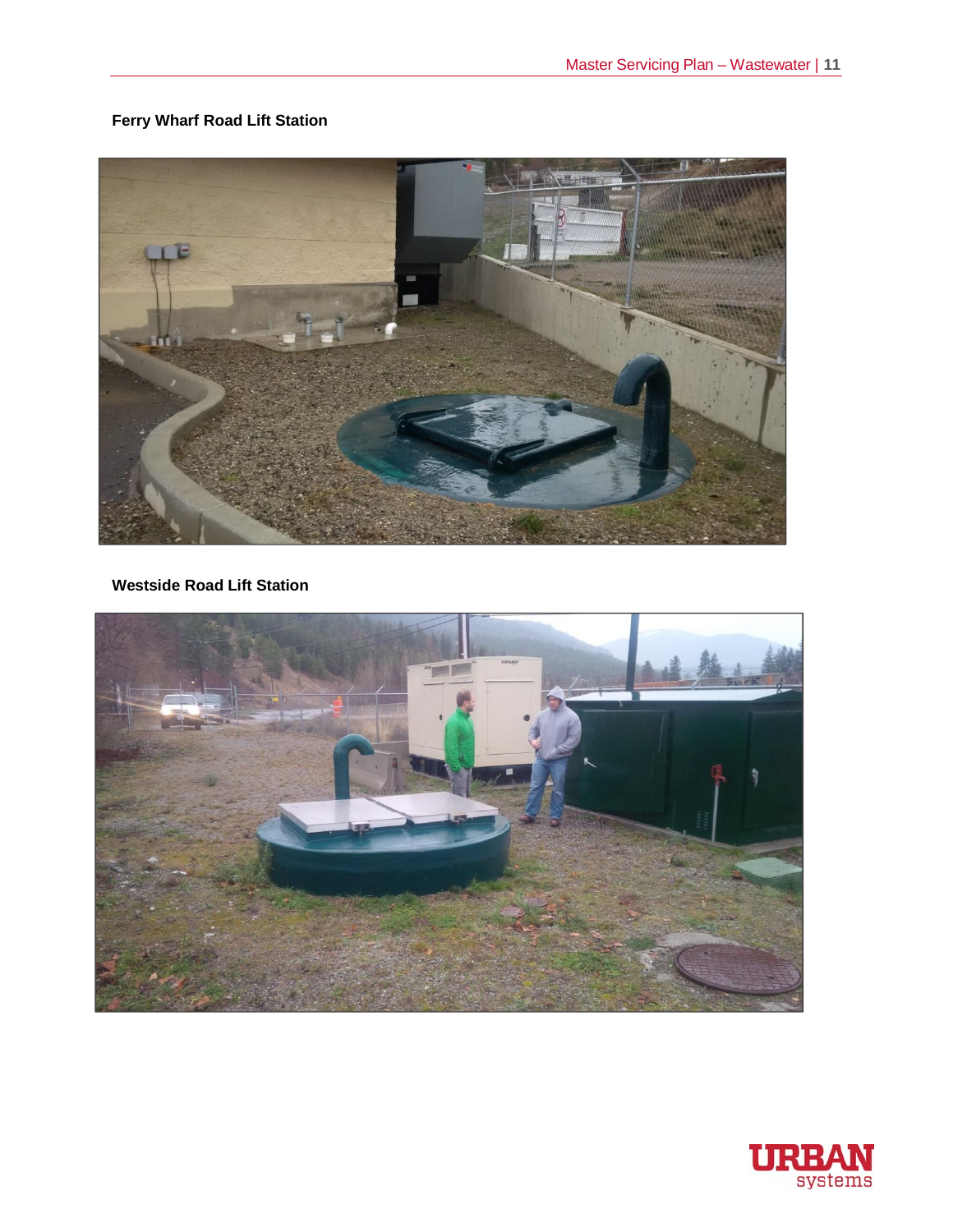# 7.0 OTHER CONSIDERATIONS

# 7.1 Shelter Bay Lands

There is a past agreement between WFN and RMD Group for WFN to "provide necessary water and sewer capacity equivalent of an attenuated flow of 11.2 l/s over a 24 hour period to service potential commercial, resort, hotel and high density multi-family developments on, and to support redevelopment of, the Shelter Bay Lands…"

The above flows were not allowed for in the Wastewater MSP. It is expected that the Shelter Bay Lands would be fully serviced by lift station(s) and that the forcemain(s) from this site would be routed to the same location as the existing 100 mm forcemain on the Shelter Bay Lands which discharges into a gravity trunkmain near the south boundary of IR 10 on Campbell Road.

# 7.2 Coordination with RDCO on Master Servicing Plan

It is recommended that WFN review the Wastewater MSP with RDCO to inform them of future projected flows that will be directed to RDCO trunkmains and the Westside Regional Waste Water Treatment Plant.

## 7.3 Servicing Law Review

The Westbank's Subdivision, Development and Servicing Law identifies the following key sanitary sewer design criteria:

- $\triangleright$  Domestic flow rate equals 350 L/d/c.
- 4 Infiltration rates are 5,000 l/ha/d and 8,000 l/ha/d for pipes not in the water and in the water table, respectively.
- ▶ Infiltration rates for old pipes are 10,000 l/ha/d.
- ► Peak design flow is determined by applying partial Harmon peaking factor to domestic and ICI flows and adding the I/I allowance.
- ▶ Manning's n of 0.013 and 0.011 is used for concrete and PVC, respectively.
- $\bullet$  d/D equals 0.67 to 0.75 when conveying peak hour design flow.
- $\blacktriangleright$  Minimum cleansing velocity of 0.6 m/s and 1.0 m/s for gravity sewers and forcemains, respectively.

The domestic flow rate allowances are reasonable. Lower flow allowances can be made for communities with a fully metered water system. It is recommended that WFN review residential flow rate allowances in the future once the system has been fully metered and data can be reviewed to establish a reduced per capita allowance. Note that the Wastewater MSP uses a lower flow rate allowance for growth as WFN intends to fully meter the water system. Any reduction to the domestic flow rate allowances should consider that Servicing Law design values are generally intended to be conservative in nature which is valuable for sizing of the local collection system.

The I/I values are reasonable for pipes in and above the water table. As such, no change is recommended to these values. The I/I value of 10,000 l/ha/d for old pipes is likely overly conservative and WFN could consider deleting this allowance which would make the Servicing Law consistent with some other nearby communities (e.g., Kelowna and Vernon).

The Harmon peaking factor continues to be used by several communities in BC and no change is recommended. WFN could however, consider adopting the peaking factor identified in the 2014 MMCD Design Guidelines as an alternative (i.e., PF = 3.2/P^0.105 with population being rounded to nearest thousand).

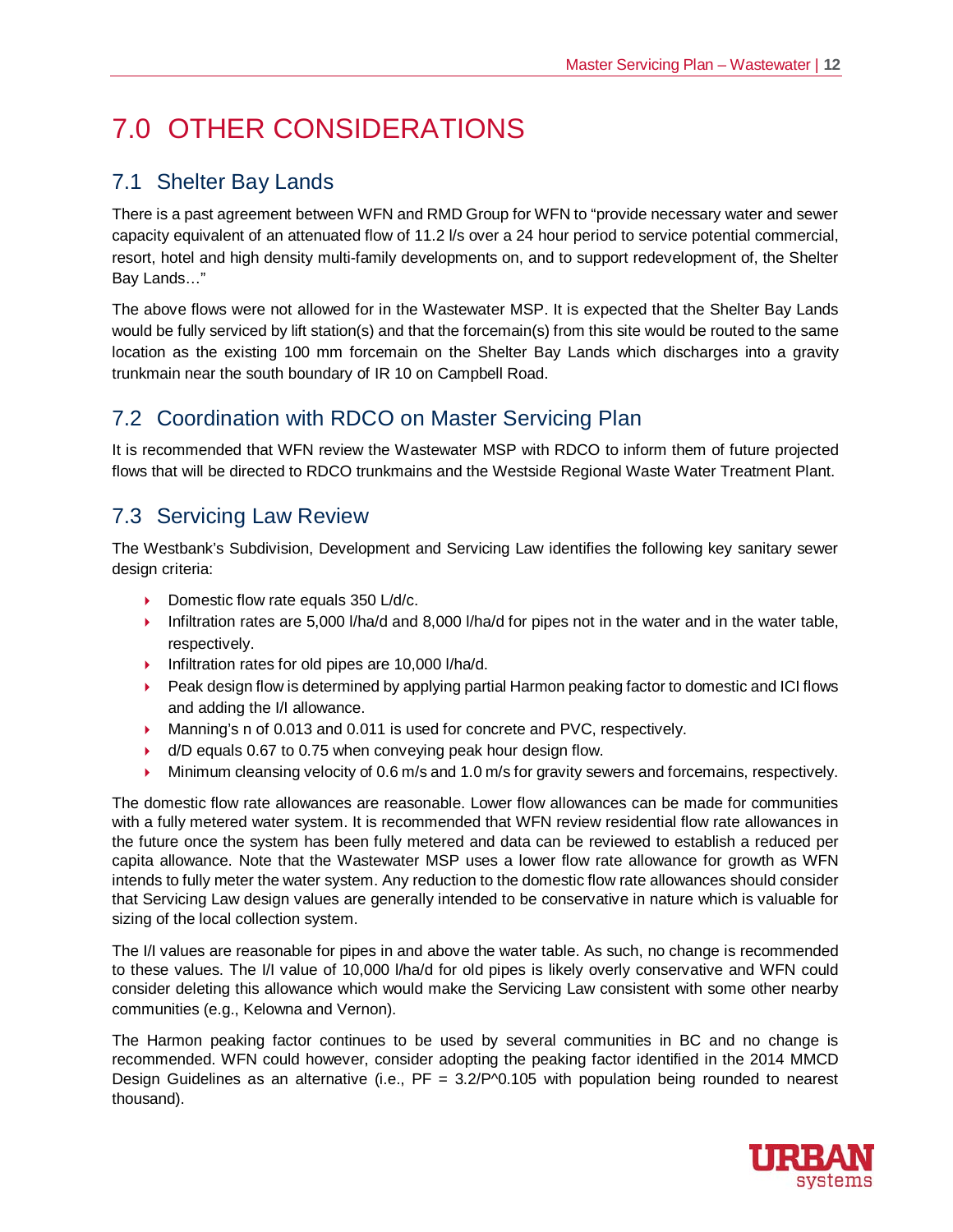The Manning's n values are reasonable and no change is recommended.

The d/D criteria is reasonable and no changes are recommended.

A minimum cleansing velocity of 0.6 m/s for gravity pipes is reasonable and no change is recommended.

The minimum cleansing velocity of 1.0 m/s for forcemains is at the upper end of the typical range. It is recommended WFN consider lowering this to 0.75 m/s, which is consistent with the 2014 MMCD Design Guidelines.

# 8.0 SUMMARY AND RECOMMENDATIONS

IR 9 and IR 10 sanitary collections systems performed very well over the 50 year planning horizon that was reviewed. Five upgrades have been identified which are identified below in a prioritized list:

- ▶ IR 10 Dosing Chamber and Siphon
- IR 10 Alexandria Siphon
- ▶ IR 9 Elk Road Lift Station
- IR 10 Ferry Wharf Road Lift Station and Forcemain
- **IR 10 Westside Road Lift Station**

It is recommended that WFN complete the following:

- Modeling prior to designing upgrades to confirm sizing criteria.
- } Monitor growth to confirm assumptions made in the Wastewater MSP remain accurate and update the plan periodically.
- $\longrightarrow$  Complete temporary flow monitoring to verify existing flows prior to allowing significant developments to tie-into the collection systems.
- $\rightarrow$  Review design approach for the dosing chamber and siphon with RDCO to confirm if peak flow attenuation is required (which has not been allowed for in the Wasterwater MSP) and the capacity of the RDCO trunkmain downstream of the siphon.
- Review the overall Wasterwater MSP with RDCO.
- Review updating the Servicing Law (per Section 7.3)
- } Invest \$50,000/yr into wastewater infrastructure renewal or transfer into reserves for future renewal.

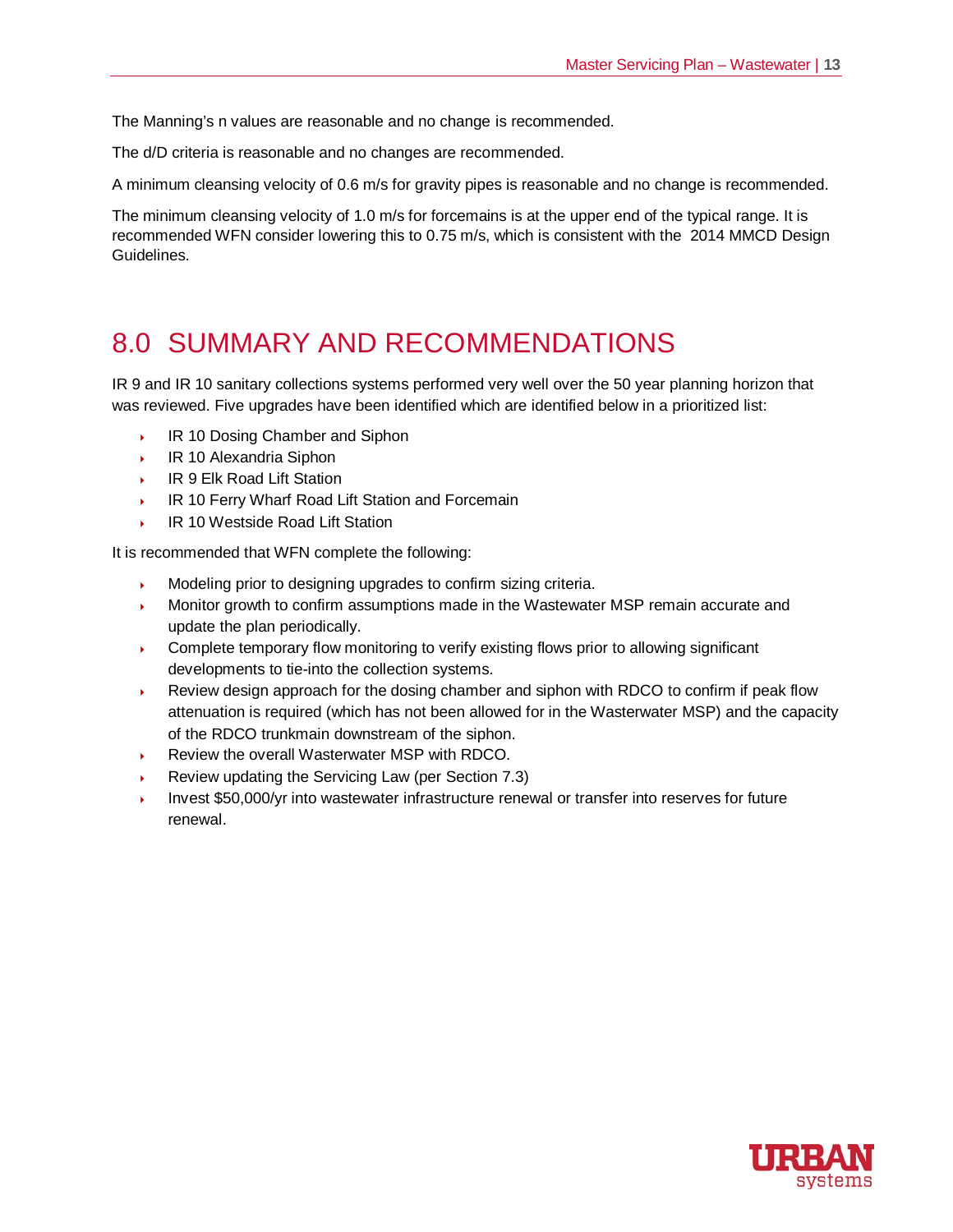

Technical Memo - W/WW Design Criteria and Projected Growth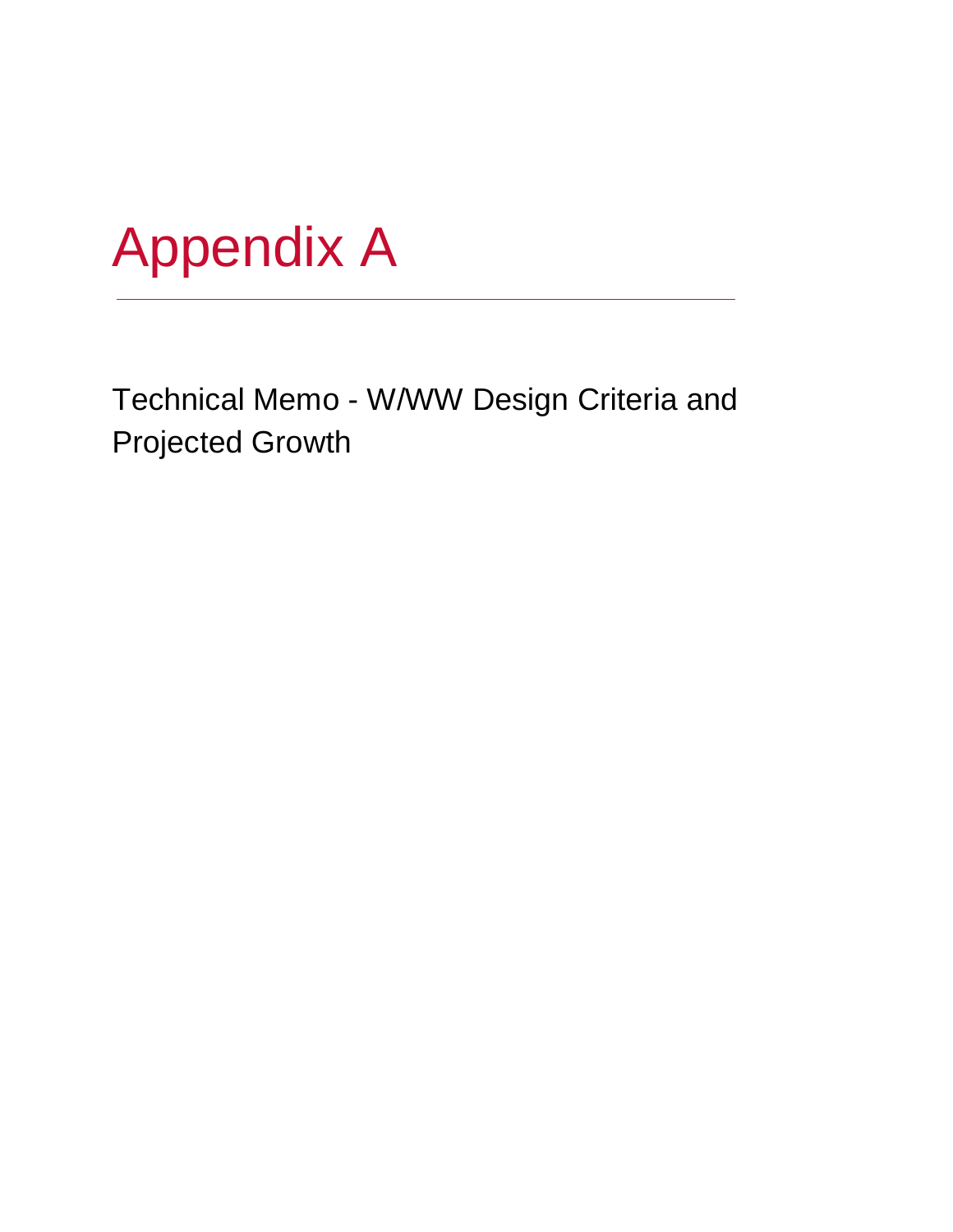

Flow Allocation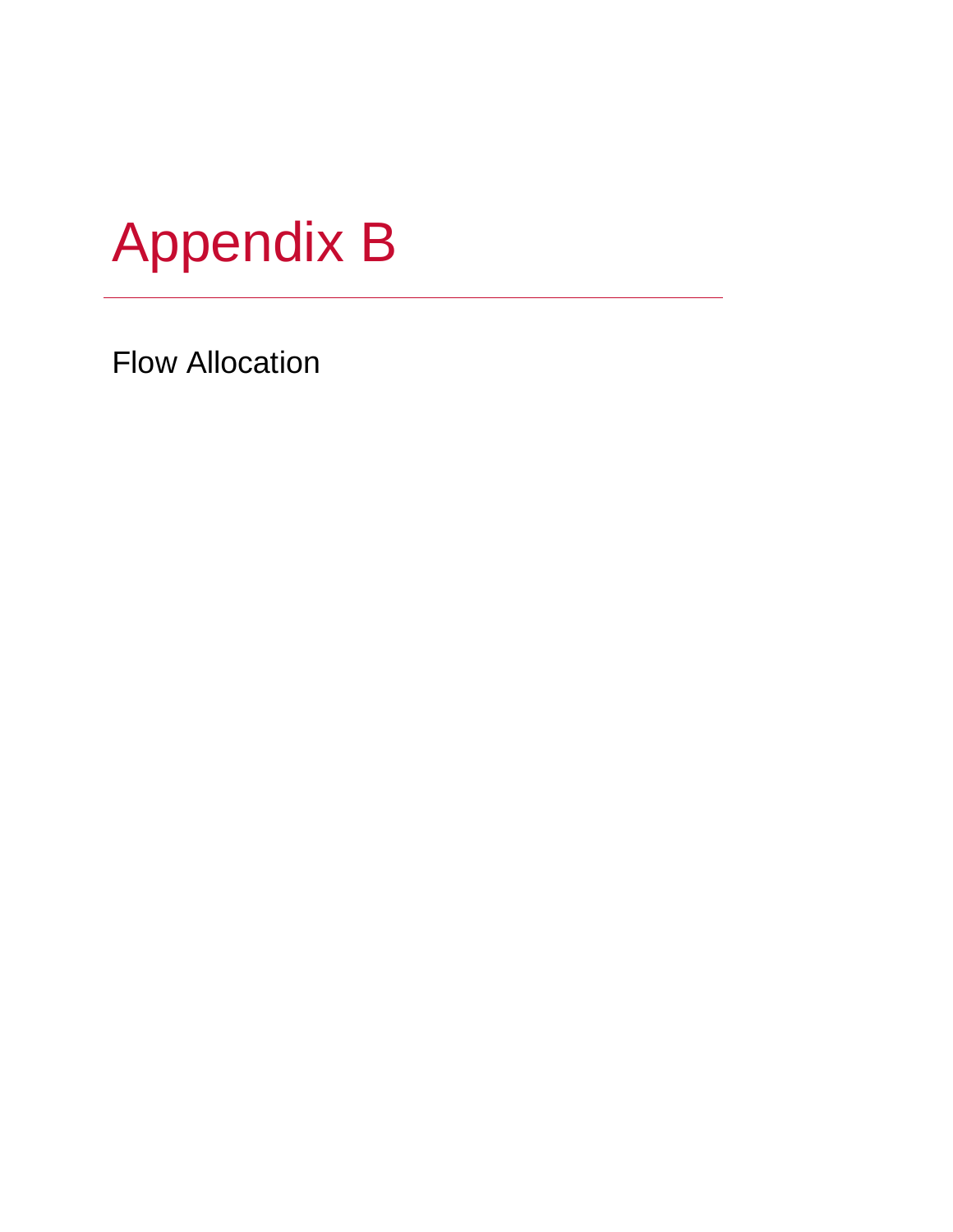

Capacity Analysis Maps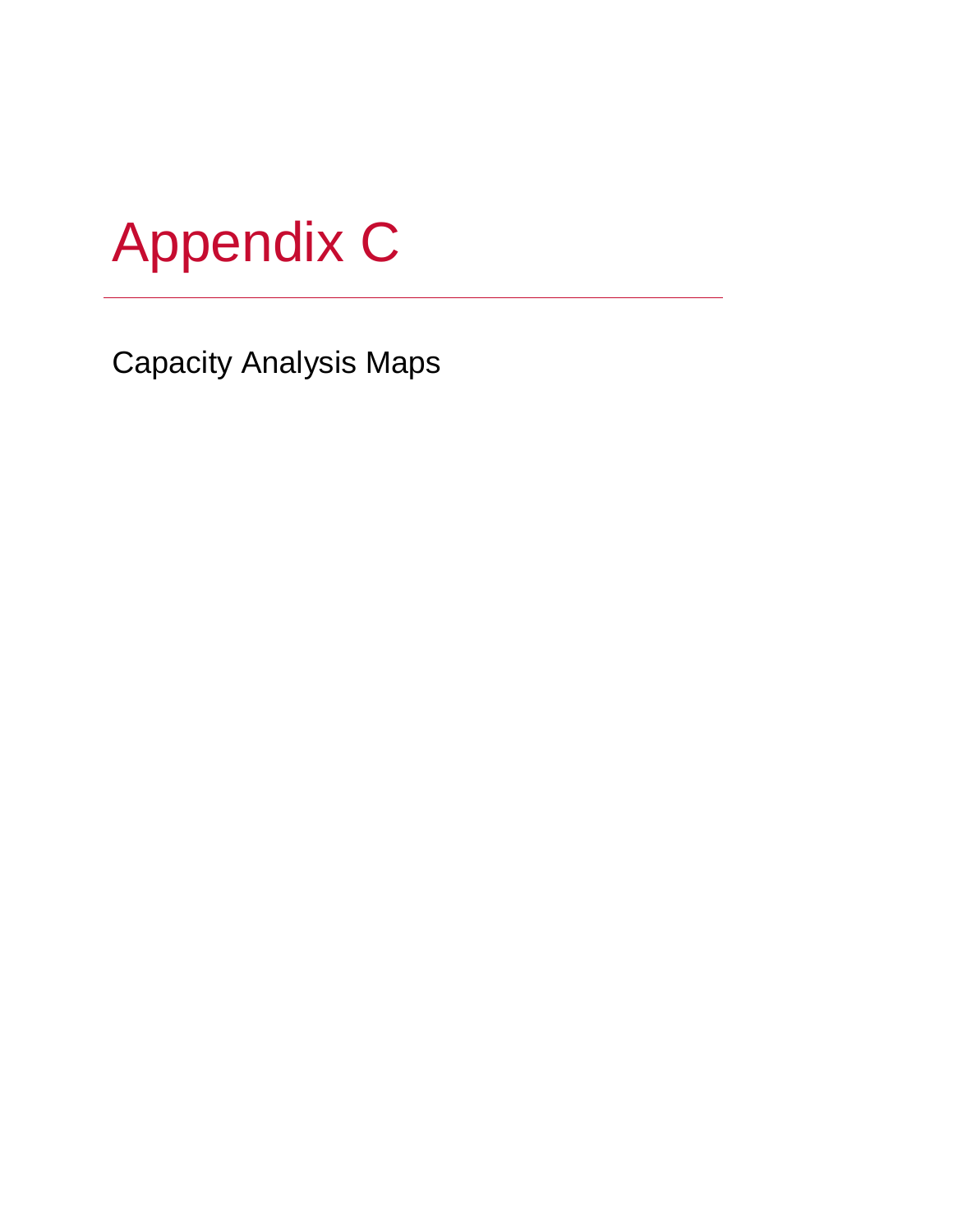

IR 10 Capacity Upgrades Map and Cost Estimates